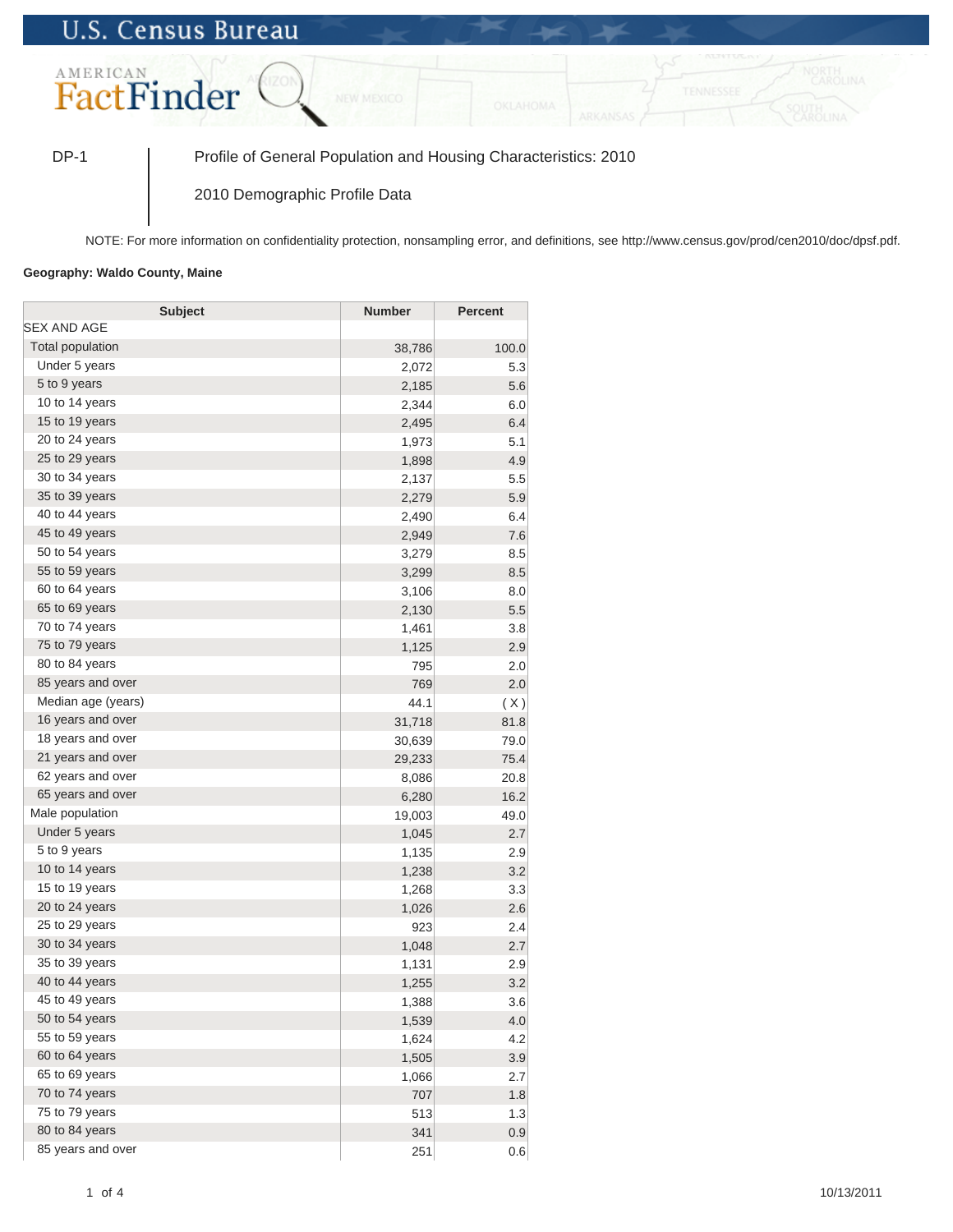| <b>Subject</b>                                      | <b>Number</b> | <b>Percent</b> |
|-----------------------------------------------------|---------------|----------------|
| Median age (years)                                  | 42.9          | (X)            |
| 16 years and over                                   | 15,346        | 39.6           |
| 18 years and over                                   | 14,793        | 38.1           |
| 21 years and over                                   | 14,092        | 36.3           |
| 62 years and over                                   | 3,760         | 9.7            |
| 65 years and over                                   | 2,878         | 7.4            |
| Female population                                   | 19,783        | 51.0           |
| Under 5 years                                       | 1,027         | 2.6            |
| 5 to 9 years                                        | 1,050         | 2.7            |
| 10 to 14 years                                      | 1,106         | 2.9            |
| 15 to 19 years                                      | 1,227         | 3.2            |
| 20 to 24 years                                      | 947           | 2.4            |
| 25 to 29 years                                      | 975           | 2.5            |
| 30 to 34 years                                      | 1,089         | 2.8            |
| 35 to 39 years                                      | 1,148         | 3.0            |
| 40 to 44 years                                      | 1,235         | 3.2            |
| 45 to 49 years                                      | 1,561         | 4.0            |
| 50 to 54 years                                      | 1,740         | 4.5            |
| 55 to 59 years                                      | 1,675         | 4.3            |
| 60 to 64 years                                      | 1,601         | 4.1            |
| 65 to 69 years                                      | 1,064         | 2.7            |
| 70 to 74 years                                      | 754           | 1.9            |
| 75 to 79 years                                      | 612           | 1.6            |
| 80 to 84 years                                      | 454           | 1.2            |
| 85 years and over                                   | 518           | 1.3            |
| Median age (years)                                  | 45.3          | (X)            |
| 16 years and over                                   | 16,372        | 42.2           |
| 18 years and over                                   | 15,846        | 40.9           |
| 21 years and over                                   | 15,141        |                |
| 62 years and over                                   |               | 39.0<br>11.2   |
| 65 years and over                                   | 4,326         |                |
| <b>RACE</b>                                         | 3,402         | 8.8            |
| <b>Total population</b>                             |               |                |
| One Race                                            | 38,786        | 100.0          |
| White                                               | 38,224        | 98.6           |
| <b>Black or African American</b>                    | 37,673        | 97.1           |
| American Indian and Alaska Native                   | 137           | 0.4            |
| Asian                                               | 170           | 0.4            |
| Asian Indian                                        | 153           | 0.4            |
|                                                     | 17            | 0.0            |
| Chinese                                             | 37            | 0.1            |
| Filipino                                            | 28            | 0.1            |
| Japanese                                            | 10            | 0.0            |
| Korean                                              | 17            | 0.0            |
| Vietnamese                                          | 8             | 0.0            |
| Other Asian [1]                                     | 36            | 0.1            |
| Native Hawaiian and Other Pacific Islander          | 14            | 0.0            |
| Native Hawaiian                                     | 1             | 0.0            |
| Guamanian or Chamorro                               | 3             | 0.0            |
| Samoan                                              | 3             | 0.0            |
| Other Pacific Islander [2]                          | 7             | 0.0            |
| Some Other Race                                     | 77            | 0.2            |
| Two or More Races                                   | 562           | 1.4            |
| White; American Indian and Alaska Native [3]        | 317           | 0.8            |
| White; Asian [3]                                    | 67            | 0.2            |
| White; Black or African American [3]                | 93            | 0.2            |
| White; Some Other Race [3]                          | 40            | 0.1            |
| Race alone or in combination with one or more other |               |                |
| races: [4]<br>White                                 |               |                |
| <b>Black or African American</b>                    | 38,216        | 98.5           |
| American Indian and Alaska Native                   | 251<br>516    | 0.6<br>1.3     |
|                                                     |               |                |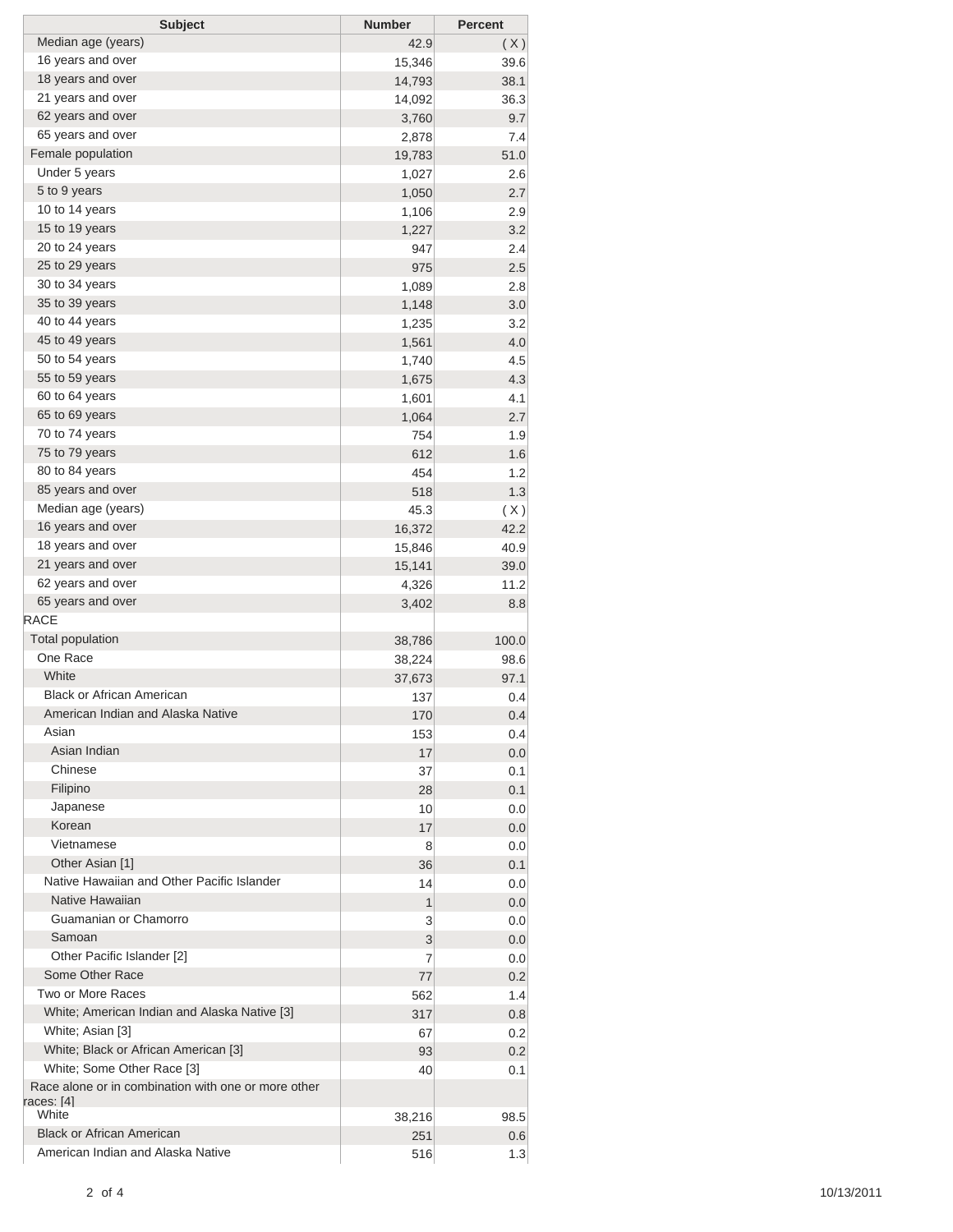| <b>Subject</b>                                   | <b>Number</b> | <b>Percent</b> |
|--------------------------------------------------|---------------|----------------|
| Asian                                            | 232           | 0.6            |
| Native Hawaiian and Other Pacific Islander       | 24            | 0.1            |
| Some Other Race                                  | 135           | 0.3            |
| HISPANIC OR LATINO                               |               |                |
| Total population                                 | 38,786        | 100.0          |
| Hispanic or Latino (of any race)                 | 349           | 0.9            |
| Mexican                                          | 76            | 0.2            |
| Puerto Rican                                     | 134           | 0.3            |
| Cuban                                            | 23            | 0.1            |
| Other Hispanic or Latino [5]                     | 116           | 0.3            |
| Not Hispanic or Latino                           | 38,437        | 99.1           |
| HISPANIC OR LATINO AND RACE                      |               |                |
| <b>Total population</b>                          | 38,786        | 100.0          |
| Hispanic or Latino                               | 349           | 0.9            |
| White alone                                      | 220           | 0.6            |
| <b>Black or African American alone</b>           | 15            | 0.0            |
| American Indian and Alaska Native alone          | 11            | 0.0            |
| Asian alone                                      | 4             | 0.0            |
| Native Hawaiian and Other Pacific Islander alone | 1             | 0.0            |
| Some Other Race alone<br>Two or More Races       | 51            | 0.1            |
|                                                  | 47            | 0.1            |
| Not Hispanic or Latino<br>White alone            | 38,437        | 99.1           |
| <b>Black or African American alone</b>           | 37,453        | 96.6           |
| American Indian and Alaska Native alone          | 122           | 0.3            |
| Asian alone                                      | 159           | 0.4            |
| Native Hawaiian and Other Pacific Islander alone | 149           | 0.4            |
| Some Other Race alone                            | 13            | 0.0            |
| Two or More Races                                | 26            | 0.1            |
| <b>RELATIONSHIP</b>                              | 515           | 1.3            |
| Total population                                 | 38,786        | 100.0          |
| In households                                    | 38,285        | 98.7           |
| Householder                                      | 16,431        | 42.4           |
| Spouse [6]                                       | 8,223         | 21.2           |
| Child                                            | 9,535         | 24.6           |
| Own child under 18 years                         | 7,262         | 18.7           |
| Other relatives                                  | 1,498         | 3.9            |
| Under 18 years                                   | 603           | 1.6            |
| 65 years and over                                | 302           | 0.8            |
| Nonrelatives                                     | 2,598         | 6.7            |
| Under 18 years                                   | 254           | 0.7            |
| 65 years and over                                | 174           | 0.4            |
| <b>Unmarried partner</b>                         | 1,568         | 4.0            |
| In group quarters                                | 501           | 1.3            |
| Institutionalized population                     | 128           | 0.3            |
| Male                                             | 49            | 0.1            |
| Female                                           | 79            | 0.2            |
| Noninstitutionalized population                  | 373           | 1.0            |
| Male                                             | 172           | 0.4            |
| Female                                           | 201           | 0.5            |
| <b>HOUSEHOLDS BY TYPE</b>                        |               |                |
| <b>Total households</b>                          | 16,431        | 100.0          |
| Family households (families) [7]                 | 10,627        | 64.7           |
| With own children under 18 years                 | 4,073         | 24.8           |
| Husband-wife family                              | 8,223         | 50.0           |
| With own children under 18 years                 | 2,670         | 16.2           |
| Male householder, no wife present                | 774           | 4.7            |
| With own children under 18 years                 | 471           | 2.9            |
| Female householder, no husband present           | 1,630         | 9.9            |
| With own children under 18 years                 | 932           | 5.7            |